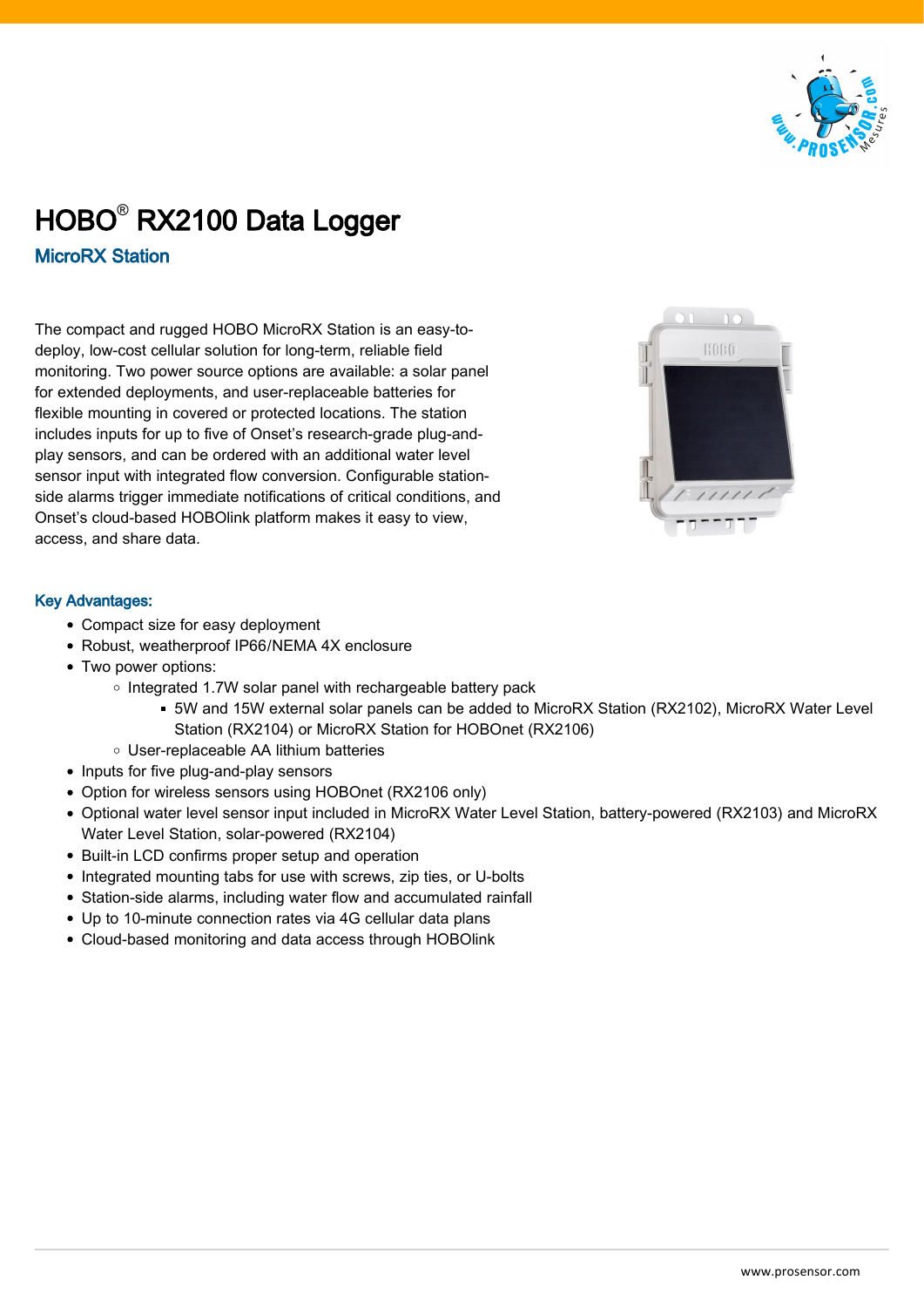## HOBO RX2100 Data Logger Specifications

| <b>Operating Range</b>                      | MicroRX Station, battery-powered (RX2101) and Micro RX Water Level Station, battery-<br>powered (RX2103): -40° to 60°C (-40° to 140°F)<br>MicroRX Station, solar-powered (RX2102), MicroRX Water Level Station, solar-powered<br>(RX2104) and MicroRX Station for HOBOnet, solar-powered (RX2106): -20° to 60°C (-4° to<br>$140^{\circ}F$ )                                                                                                                                                                                                                                                                                                                                                                                                                                                                                                                                                                                                                                                                                                                                                                                                                                                                                                                 |
|---------------------------------------------|-------------------------------------------------------------------------------------------------------------------------------------------------------------------------------------------------------------------------------------------------------------------------------------------------------------------------------------------------------------------------------------------------------------------------------------------------------------------------------------------------------------------------------------------------------------------------------------------------------------------------------------------------------------------------------------------------------------------------------------------------------------------------------------------------------------------------------------------------------------------------------------------------------------------------------------------------------------------------------------------------------------------------------------------------------------------------------------------------------------------------------------------------------------------------------------------------------------------------------------------------------------|
| <b>Smart Sensor Connectors</b>              | 5                                                                                                                                                                                                                                                                                                                                                                                                                                                                                                                                                                                                                                                                                                                                                                                                                                                                                                                                                                                                                                                                                                                                                                                                                                                           |
| <b>Smart Sensor Network Cable</b><br>Length | 100 m (328 ft) maximum                                                                                                                                                                                                                                                                                                                                                                                                                                                                                                                                                                                                                                                                                                                                                                                                                                                                                                                                                                                                                                                                                                                                                                                                                                      |
| <b>Smart Sensor Data Channels</b>           | Maximum of 15 (some smart sensors use more than one data channel; see sensor manual<br>for details)                                                                                                                                                                                                                                                                                                                                                                                                                                                                                                                                                                                                                                                                                                                                                                                                                                                                                                                                                                                                                                                                                                                                                         |
| <b>Logging Rate</b>                         | 1 minute to 18 hours                                                                                                                                                                                                                                                                                                                                                                                                                                                                                                                                                                                                                                                                                                                                                                                                                                                                                                                                                                                                                                                                                                                                                                                                                                        |
| <b>Time Accuracy</b>                        | $\pm 8$ seconds per month in 0° to 40°C (32°F to 104°F) range;<br>$\pm 30$ seconds per month in -40 $\degree$ to 60 $\degree$ C (-40 $\degree$ to 140 $\degree$ F) range                                                                                                                                                                                                                                                                                                                                                                                                                                                                                                                                                                                                                                                                                                                                                                                                                                                                                                                                                                                                                                                                                    |
| <b>Battery Type/Power Source</b>            | RX2102, RX2104 and RX2106: Integrated 1.7 watt solar panel and NiMH rechargeable<br>battery pack; optional AC power adapter (P-AC-1) or external solar panel (SOLAR-xW) can<br>be used in place of integrated solar panel<br>RX2101 and RX2103: 6 AA 1.5 V lithium batteries or AC power adapter (P-AC-1)                                                                                                                                                                                                                                                                                                                                                                                                                                                                                                                                                                                                                                                                                                                                                                                                                                                                                                                                                   |
| <b>Battery Life</b>                         | RX2102, RX2104 and RX2106 Battery Life:<br>Typical 3–5 years when operated in the temperature range -20 $^{\circ}$ to 40 $^{\circ}$ C (-4 $^{\circ}$ to 104 $^{\circ}$ F);<br>operation outside this range will reduce the battery service life.<br>Maximum connection rates with built-in solar panel, in full sun:<br>• 10 minute connections year round for latitudes less than ±40°<br>• 10 minute connections through three seasons in other regions, reduced to 30 minute<br>connections in winter<br>Maximum connection rates with external 5W or 15W solar panels:<br>• 10 minute connections year round, in full sun<br>• Connection rate with external solar panels may be less if deployed in partial sun<br>Battery life without solar recharging, with hourly connections and<br>1 minute logging:<br>$\cdot$ RX2102: 3 months<br>$\cdot$ RX2104: 2 months<br>• RX2106: 3 months<br>RX2101 and RX2103 Battery Life:<br>Battery life with daily connections:<br>• RX2101: 1 year with 1 minute logging<br>• RX2103: 1 year with 2 minute logging<br>Battery life with hourly connections and 1 minute logging:<br>• RX2101: 3 months<br>• RX2103: 2 months<br>Note: Deployments in areas with weak cellular strength could reduce battery life. |
| <b>Memory</b>                               | 16 MB, 1 million measurements, continuous logging                                                                                                                                                                                                                                                                                                                                                                                                                                                                                                                                                                                                                                                                                                                                                                                                                                                                                                                                                                                                                                                                                                                                                                                                           |
| <b>Alarm Notification Latency</b>           | Logging interval plus 2-4 minutes, typical                                                                                                                                                                                                                                                                                                                                                                                                                                                                                                                                                                                                                                                                                                                                                                                                                                                                                                                                                                                                                                                                                                                                                                                                                  |
| <b>Enclosure Access</b>                     | Hinged door secured by two latches with eyelets for use with user-supplied padlocks                                                                                                                                                                                                                                                                                                                                                                                                                                                                                                                                                                                                                                                                                                                                                                                                                                                                                                                                                                                                                                                                                                                                                                         |
| <b>LCD</b>                                  | LCD is visible from 0° to 50°C (32° to 122°F); the LCD may react slowly or go blank in<br>temperatures outside this range                                                                                                                                                                                                                                                                                                                                                                                                                                                                                                                                                                                                                                                                                                                                                                                                                                                                                                                                                                                                                                                                                                                                   |
| <b>Materials</b>                            | Outer enclosure: Polycarbonate/PBT blend with brass inserts; Interior: Polycarbonate/PBT;<br>Gasket: Silicone foam; Cable channel: Santoprene™ TPE; U-Bolts (not included): Steel with<br>zinc dichromate finish                                                                                                                                                                                                                                                                                                                                                                                                                                                                                                                                                                                                                                                                                                                                                                                                                                                                                                                                                                                                                                            |
| <b>Dimensions</b>                           | 19.95 x 13.68 x 7.49 cm (7.85 x 5.39 x 2.95 in.)                                                                                                                                                                                                                                                                                                                                                                                                                                                                                                                                                                                                                                                                                                                                                                                                                                                                                                                                                                                                                                                                                                                                                                                                            |
| Weight                                      | 678 g (23.9 oz)                                                                                                                                                                                                                                                                                                                                                                                                                                                                                                                                                                                                                                                                                                                                                                                                                                                                                                                                                                                                                                                                                                                                                                                                                                             |
| Mounting                                    | Optional U-bolts are compatible with masts up to 4.14 cm (1.63 in.) mast diameter; can also<br>be mounted with zip ties or mounted to a flat surface with screws                                                                                                                                                                                                                                                                                                                                                                                                                                                                                                                                                                                                                                                                                                                                                                                                                                                                                                                                                                                                                                                                                            |
| <b>Environmental Rating</b>                 | Weatherproof enclosure, NEMA 4X and IP66 (requires proper installation of cable channel<br>system)                                                                                                                                                                                                                                                                                                                                                                                                                                                                                                                                                                                                                                                                                                                                                                                                                                                                                                                                                                                                                                                                                                                                                          |